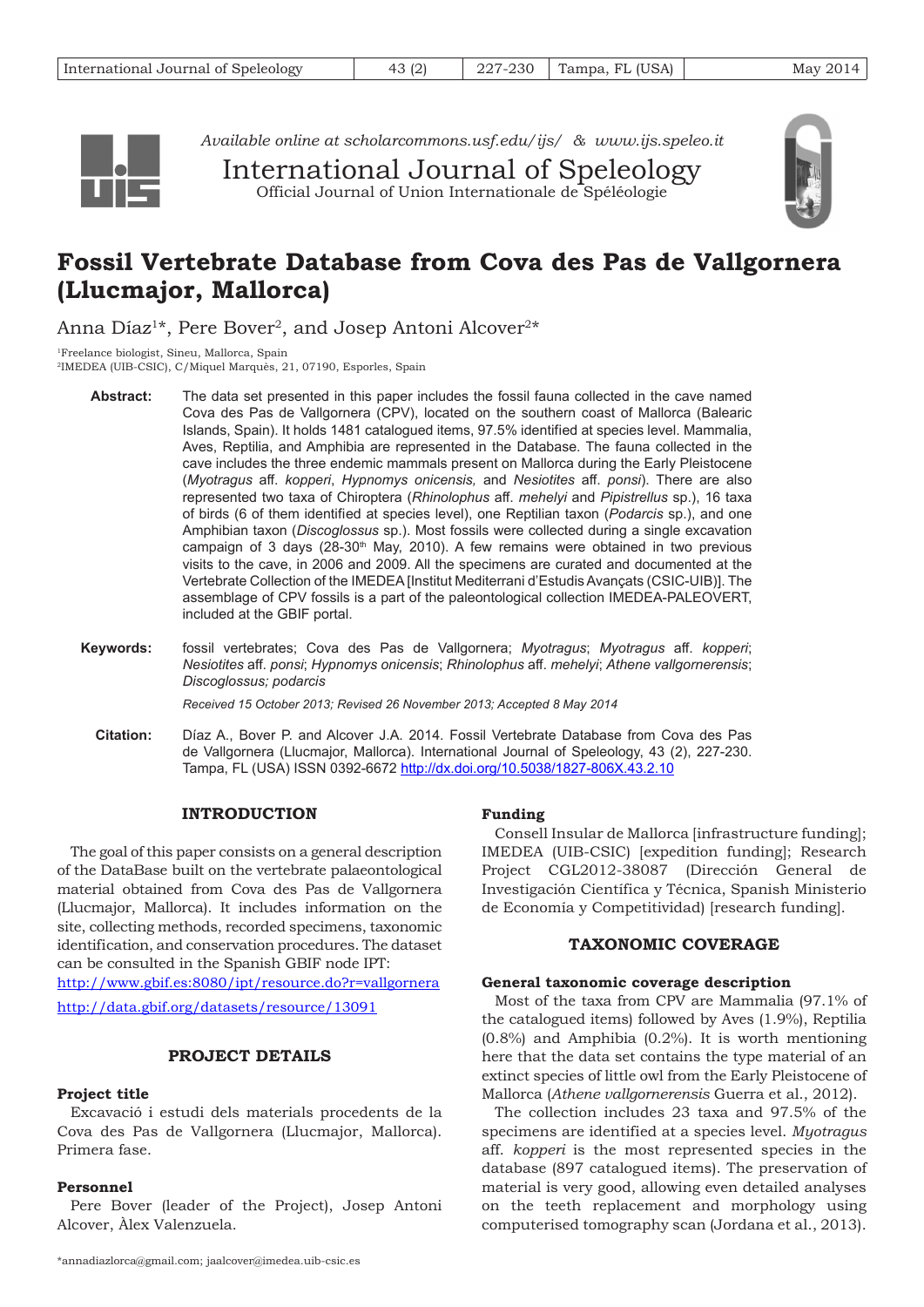## **Taxonomic ranks**

#### *Class*

Mammalia, Aves, Reptilia, Amphibia.

#### *Order*

Cetartiodactyla, Rodentia, Eulipotyphla, Chiroptera, Anseriformes, Falconiformes, Gruiformes, Charadriiformes, Columbiformes, Strigiformes, Passeriformes, Squamata, Anura.

### *Family*

Bovidae, Gliridae, Soricidae, Vespertilionidae, Rhinolophidae, Anatidae, Accipitridae, Falconidae, Rallidae, Scolopacidae, Columbidae, Tytonidae, Strigidae, Corvidae, Fringillidae, Turdidae, Lacertidae, Discoglossidae.

#### *Genus*

*Myotragus*, *Nesiotites*, *Hypnomys*, *Rhinolophus*, *Pipistrellus*, *Accipiter*, *cf. Gyps*, *Falco*, *Aegypius*, *Crex*, *Scolopax*, *Columba*, *Tyto*, *Athene*, *Corvus*, *Turdus*, *Pica*, *Podarcis*, *Discoglossus*.

#### *Species*

*Myotragus* aff*. kopperi, Hypnomys onicensis, Nesiotites* aff*. ponsi, Rhinolophus* aff*. mehelyi, Athene vallgornerensis, Pica mourerae, Columba palumbus, Accipiter nisus, Tyto balearica, Scolopax rusticola.*

#### **Spatial and temporal coverage**

#### *General spatial coverage*

Cova des Pas de Vallgornera is an extensive maze cave (more than 70 km) located on the south coast of Mallorca (Balearic Islands). Coordinates of the CPV entrance: 39°22′0″N, 2°52′25″E, Datum: WGS84. It is considered one of the 30 longest caves in the world. It was discovered in 1968 in the course of a drilling carried out for the construction of a cesspit. CPV is the longest karstic system currently known in the Balearics. The fossiliferous deposit is located at the end of a passage known as Galeria del Tragus and Sala del Col·lapse. For a more extensive description see Merino et al. (2011, 2014) and Bover et al. (2014). The cave is under protection by the Balearic Conselleria de Medi Ambient, the Ministry of Environment of the Government of the Balearic Islands. It was declared Site of Community Importance within the Natura 2000 Network (European Council Directive 92/43/ EEC, no. ES5310049).

#### *Global Coordinates*

39°8'24''N and 39°36'36''N Latitude; 2°31'12''E and 3°8'60''E Longitude

#### *Temporal coverage*

Early Pleistocene (see Bover et al., 2014)

#### *Recovery dates*

2006; 9th May 2009; 28th May 2010 – 30th May 2010

After collection, the material was packed in protected containers that were carried outside the cave by a group of volunteers. The fossils have been identified by taxonomists of the [IMEDEA](http://www.imedea.uib.es/?lang=ca) (Pere Bover, Carmen Guerra and Josep Antoni Alcover), the University of the Basque Country - [Euskal Herriko Unibertsitatea](http://www.ehu.es/) (Juan Rofes) and the [Universidad de Zaragoza](http://www.unizar.es/) (Gloria Cuenca-Bescós).

**METHODS**

The skeletal remains of *Myotragus* from CPV were generally in good preservation state. Most of bones are complete. From a conservation and restoration point of view, major issues are related to sediment presence. This sediment, which partially or fully covers some bones, can be present as: 1) a thin layer of calcium carbonate (less than 5 mm thick), or 2) as thick concretions, covering both the bone and the surrounding soft or hard clay. There is a number of cracked and broken bones. Some of these bones have been consolidated with acrylic resin (Paraloid B-67), and attached with nitrocellulose adhesive (Imedio). Some bones (like humeri and femora) have a more fragile consistency (with some powdering traces in both fracture plans and spongy tissue), while other bones, like jaws and metapodials, are very well preserved (they are very compact and without powdering traces).

The removal of the remains of sediment on the bones from CPV was mainly performed mechanically. Depending on the hardness and volume of sediment, vibroincisor, knife, punch and metal or wood poles were used. However, in many cases, the sediment was previously softened with distilled water and/or alcohol applied with brush or swab.

Only the parts of the bones with powder damage (especially in areas with cracks and fracture planes) were consolidated. In these cases an acrylic resin (Paraloid B-67) was used, diluted 5-10% in acetone, which was applied with a brush or by dripping. Both cellulose nitrate (Imedio) and acrylic resin (Paraloid B-67) were used to hold the fragments. When the fragments to be glued were small or lightweight only Paraloid B-67 was used. A professional conservator (B. Font) performed all the conservation work.

All the material was numbered to be included at the IMEDEA Vertebrate Collection, and it is currently preserved in plastic bags, plastic boxes and cardboard boxes.

All the material has been digitalized and included in the IMEDEA vertebrate Collection. To guarantee the quality of the database in the GBIF network, the CPV dataset has been standardized following the standard Darwin Core version 1.2 for information exchange of natural history collections, and it has been later analysed to correct any possible error with the Darwin Test (an application to test and check data in the Darwin Core format, developed and supported by the Coordination Unit of the Spanish GBIF national node [http://www.gbif.es/darwin\\_test/Darwin\\_Test.](http://www.gbif.es/darwin_test/Darwin_Test.php) [php;](http://www.gbif.es/darwin_test/Darwin_Test.php) Ortega-Maqueda & Pando, 2008). Among the checks performed, errors of omission, typographic, convention and consistency were analysed.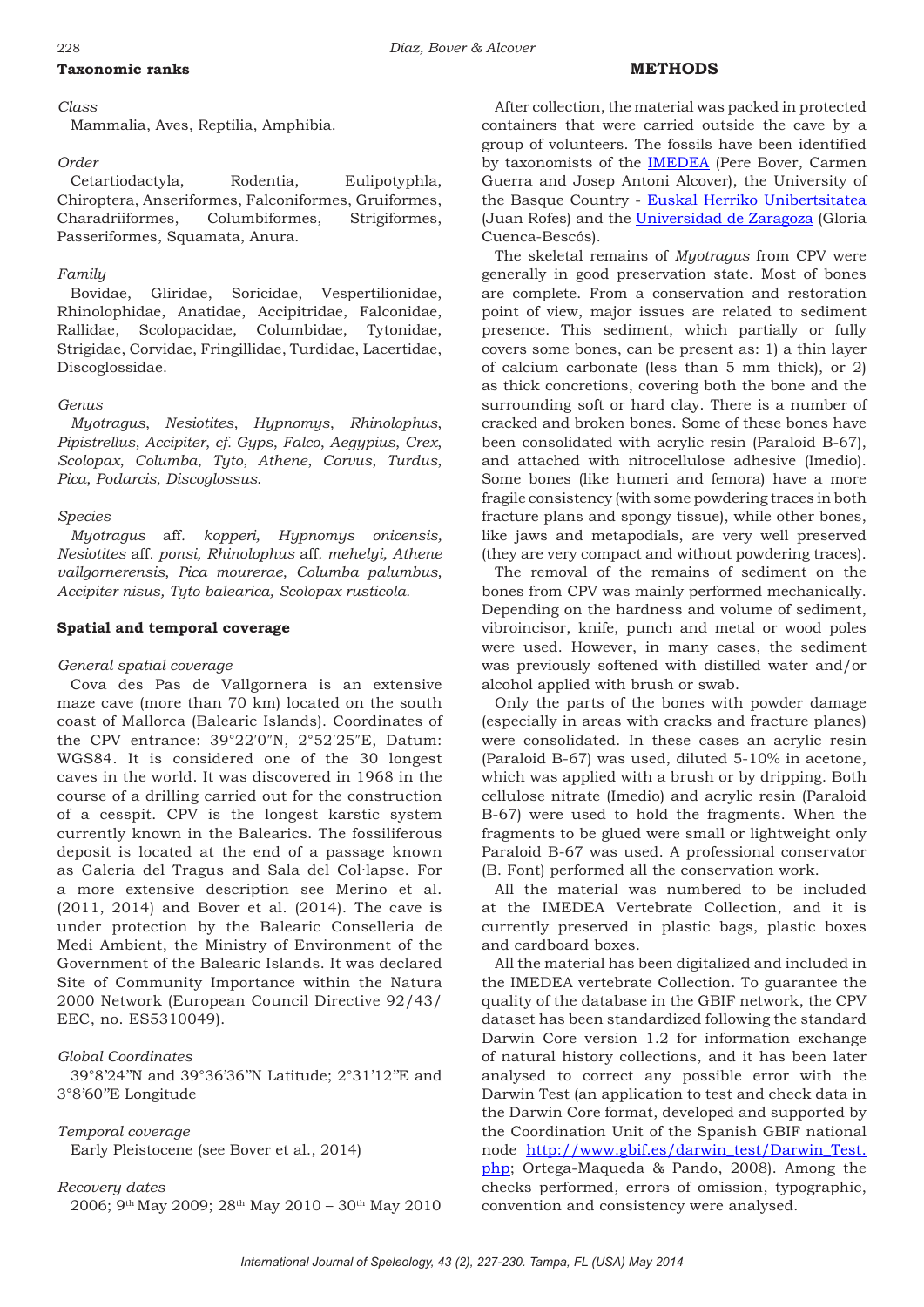# **STUDY AND SAMPLING DESCRIPTION**

All the specimens were obtained in CPV. They were mainly obtained in Galeria del Tragus and the subsequent Sala del Col·lapse. The Galeria del Tragus is acceded through a 4h underground trip, including one hour of swimming and 3h walking, negotiating several narrow passages.

The Galeria del Tragus consists of a 270 m long, 10 m wide and 10 m high gallery, connected through a narrow passage to the Sala del Col·lapse, a hall c. 40 x 10 m sealed by a huge collapse of blocks and sediment, probably occurred shortly after the deposition of the bones. This gallery was in contact with the exterior during the Early Pleistocene, allowing the deposition of the bones at least partially through water transport.

The excavation campaign was carried out during 28- 30th May 2010. All the obtained specimens were labelled and protected. The material was mainly collected by hand and situated in the topographical survey indicating the number of the closest established section. Material partially covered by flowstone was extracted from the deposit through mechanical methods. Associated skeletons have been individualized.

#### **DATASETS**

*Parent collection identifier* IMEDEA-PALEOVERT

*Collection name* IMEDEA

*Collection identifier* 7f591d18-f762-11e1-a439-00145eb45e9a

#### *Specimen preservation method*

Dried specimens, when necessary consolidated with acrylic resin (Paraloid B-67), and attached with nitrocellulose adhesive.

*Curatorial unit* 1481 (FossilSpecimen)

#### *Object name of dataset*

Darwin Core Archive Fossil Vertebrate Database from Cova des Pas de Vallgornera (Llucmajor, Mallorca)

*Character encoding* UTF-8

*Format name* Darwin Core Archive format

*Format version* 1.0

#### *Distribution*

[http://www.gbif.es:8080/ipt/archive.](http://www.gbif.es:8080/ipt/archive.do?r=vallgornera) do?r=vallgornera

*Publication date of data* 2013-09-30

*Language* Catalan

*Licenses of use*

IMEDEA-PALEOVERT is available under Open Data Commons Attribution: [http://www.opendatacommons.](http://www.opendatacommons.org/licenses/by/1.0/) [org/licenses/by/1.0/](http://www.opendatacommons.org/licenses/by/1.0/).

*Metadata language* English

*Date of metadata creation* 2013-09-23

*Hierarchy level* Dataset

#### **ACKNOWLEDGEMENT**

The excavation was possible thanks to the help and effort of a large group of cavers from the Balearic Federation of Speleology (FBE) and a large number of people have collaborated in the transport, conservation and study of the material. We should name here: Guillem Mulet, Antoni Mulet, Anders Kristofersson, Antoni Croix and Manolo Luque as cavers' leaders, Enric Alcover, Àlex Valenzuela and Carl Mehling, as part of the excavation team, Bernat Font as conservator, Carmen Guerra, Gloria Cuenca-Bescós, and Juan Rofes as taxonomists, Helena Inglada as technical of the Direcció General de Patrimoni (responsible authority on Historical Heritage) of the Consell de Mallorca (Mallorcan Government), and Francesc Ruiz for his help to obtain sponsors. The Consell de Mallorca provided financial resources to build the bridge over the most delicate sector of the Galeria del Tragus. The Direcció General de Biodiversitat (responsible authority on Nature Management of the Balearic Government), and the Direcció General de Patrimoni permitted to carry out the excavation in the Cova des Pas de Vallgornera. The members of the Spanish GBIF node, especially Francisco Pando and Katia Cezón, helped us in the database migration process. The companies Oxidoc, Es Refugi, and Foracorda provided some equipment for the excavation team. Additional support was provided by Protección Civil España, Consejo Superior de Deportes, and Federación Española de Espeleología. One of the authors, PB, received support from a JAE-DOC (CSIC) contract (Junta para la Ampliación de Estudios) during the excavation. This paper is included in the Research Project CGL2012-38087 (Dirección General de Investigación Científica y Técnica of the Spanish Ministerio de Economía y Competitividad).